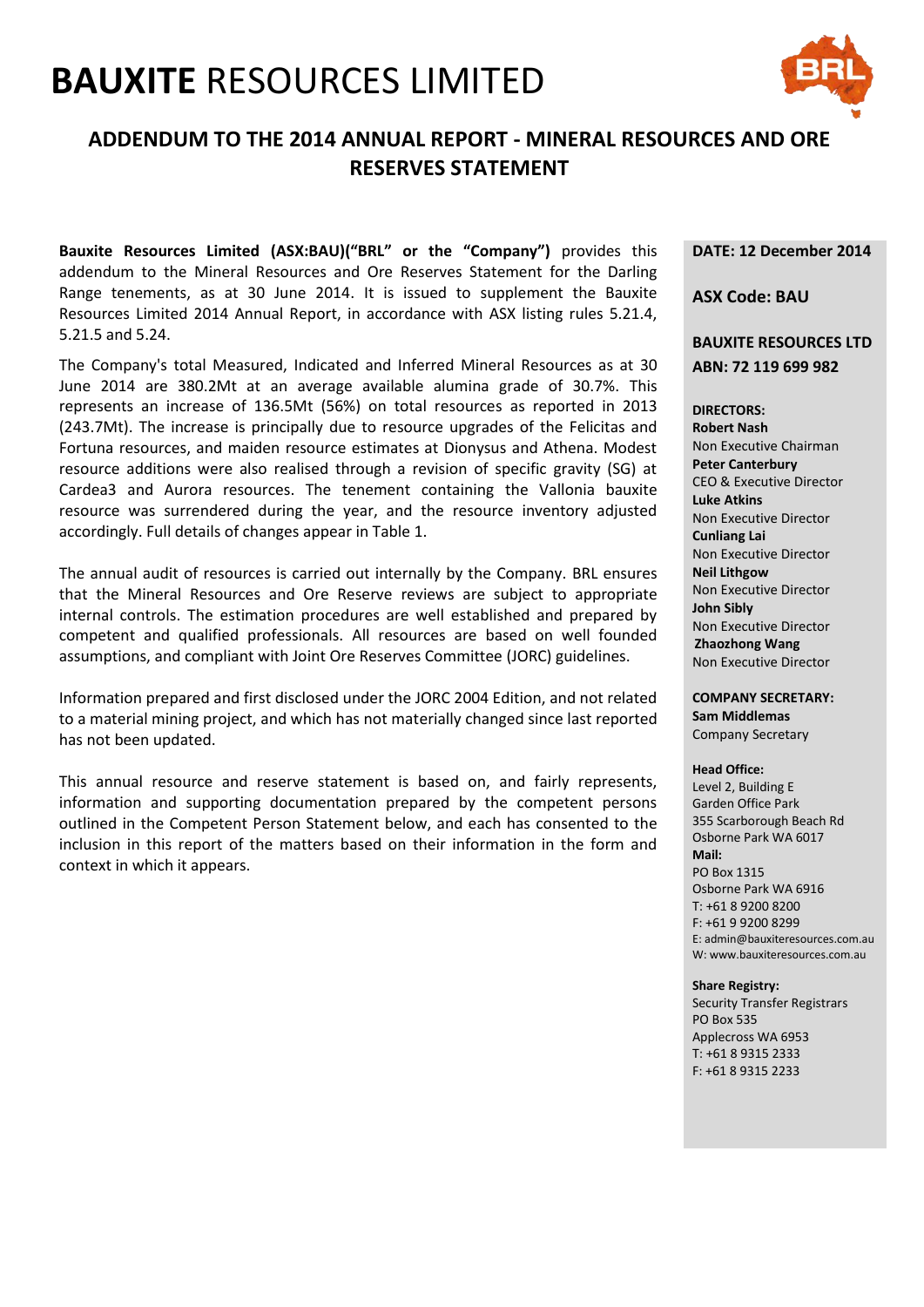

# Table 1. BRL and Partner Mineral Resources

|                                       | Resources as at June 30 2014   |                                        |              |                |                   |                                | Resources as at June 30 2013 |                   |             |                |                   |
|---------------------------------------|--------------------------------|----------------------------------------|--------------|----------------|-------------------|--------------------------------|------------------------------|-------------------|-------------|----------------|-------------------|
|                                       | Al <sub>2</sub> O <sub>3</sub> |                                        |              |                | <b>JORC</b>       | Al <sub>2</sub> O <sub>3</sub> |                              |                   |             |                |                   |
| Deposit &                             | <b>Size</b>                    | Al <sub>2</sub> O <sub>3 (total)</sub> | (available)  | $SiO2$ (total) | $SiO2$ (reactive) | details                        | <b>Size</b>                  | $Al_2O_3$ (total) | (available) | $SiO2$ (total) | $SiO2$ (reactive) |
| <b>Classification</b>                 | Mt                             | %                                      | %            | %              | %                 |                                | Mt                           | %                 | $\%$        | %              | $\%$              |
| Fortuna                               |                                |                                        |              |                |                   |                                |                              |                   |             |                |                   |
| Indicated                             | 6.3                            | 40.2                                   | 34.0         | 5.7            | 1.9               | <b>JORC2012</b>                | $\mathbf{0}$                 | $\mathbf{0}$      | 0           | $\mathbf 0$    | $\mathbf{0}$      |
| Inferred                              | 33.9                           | 38.5                                   | 31.8         | 5.6            | 1.7               | <b>JORC2012</b>                | 26.8                         | 37.8              | 29.2        | 4.9            | 1.4               |
| BRL 100% sub-total                    | 40.2                           | 38.8                                   | 32.1         | 5.6            | 1.8               |                                | 26.8                         | 37.8              | 29.2        | 4.9            | 1.4               |
|                                       |                                |                                        |              |                |                   |                                |                              |                   |             |                |                   |
| <b>Felicitas</b>                      |                                |                                        |              |                |                   |                                |                              |                   |             |                |                   |
| Measured                              | 53.2                           | 39.1                                   | 30.7         | 5.8            | 1.4               | <b>JORC2012</b>                | 35.3                         | 39.0              | 30.5        | 5.8            | 1.3               |
| Indicated                             | 104.0                          | 39.3                                   | 30.1         | 8.9            | 1.9               | <b>JORC2012</b>                | 65.3                         | 39.8              | 30.4        | 9.0            | 1.8               |
| Inferred                              | 61.5                           | 38.9                                   | 29.6         | 11.5           | 2.4               | <b>JORC2012</b>                | 47.3                         | 39.2              | 29.6        | 12.4           | 2.6               |
| Cardea 3 (BAJV)                       |                                |                                        |              |                |                   |                                |                              |                   |             |                |                   |
| Indicated                             | 4.7                            | 42.5                                   | 31.1         | 11.6           | 3.2               | <b>JORC2012</b>                | 3.5                          | 42.5              | 31.1        | 11.6           | 3.2               |
| Inferred                              | 9.5                            | 41.0                                   | 30.1         | 12.6           | 3.5               | <b>JORC2012</b>                | 7.0                          | 41.0              | 30.1        | 12.6           | 3.5               |
| Minerva                               |                                |                                        |              |                |                   |                                |                              |                   |             |                |                   |
| Inferred                              | 2.2                            | 38.7                                   | 28.9         | 20.3           | 3.9               | <b>JORC2004</b>                | 2.2                          | 38.7              | 28.9        | 20.3           | 3.9               |
| Aurora                                |                                |                                        |              |                |                   |                                |                              |                   |             |                |                   |
| Indicated                             | 12.0                           | 43.5                                   | 33.0         | 9.1            | 3.1               | <b>JORC2012</b>                | 7.0                          | 43.5              | 33.0        | 9.1            | 3.1               |
| Inferred                              | 3.9                            | 41.3                                   | 30.2         | 14.4           | 4.0               | <b>JORC2012</b>                | 4.4                          | 41.3              | 30.2        | 14.4           | 4.0               |
| Rusina                                |                                |                                        |              |                |                   |                                |                              |                   |             |                |                   |
| Inferred                              | 3.7                            | 40.3                                   | 29.1         | 15.7           | 5.3               | <b>JORC2004</b>                | 3.7                          | 40.3              | 29.1        | 15.7           | 5.3               |
| Juturna                               |                                |                                        |              |                |                   |                                |                              |                   |             |                |                   |
| Inferred                              | 8.2                            | 40.2                                   | 29.9         | 23.1           | 3.9               | <b>JORC2004</b>                | 8.2                          | 40.2              | 29.9        | 23.1           | 3.9               |
| Vallonia                              |                                |                                        |              |                |                   |                                |                              |                   |             |                |                   |
| Inferred                              | $\mathbf 0$                    | $\mathbf{0}$                           | $\mathbf{0}$ | $\pmb{0}$      | $\mathbf{0}$      | <b>JORC2004</b>                | 1.5                          | 36.6              | 28.0        | 22.6           | 3.9               |
| Cronus                                |                                |                                        |              |                |                   |                                |                              |                   |             |                |                   |
| Inferred                              | 2.8                            | 39.3                                   | 28.3         | 13.3           | 2.8               | <b>JORC2004</b>                | 2.8                          | 39.3              | 28.3        | 13.3           | 2.8               |
| <b>BAJV sub-total</b>                 | 265.7                          | 39.5                                   | 30.2         | 9.8            | 2.2               |                                | 188.2                        | 39.7              | 30.2        | 9.9            | 2.3               |
|                                       |                                |                                        |              |                |                   |                                |                              |                   |             |                |                   |
| Athena                                |                                |                                        |              |                |                   |                                |                              |                   |             |                |                   |
| Inferred                              | 22.7                           | 42.3                                   | 33.3         | 17.3           | 2.7               | <b>JORC2012</b>                | 0                            | 0                 | 0           | 0              | $\mathbf 0$       |
| <b>Dionysus</b>                       |                                |                                        |              |                |                   |                                |                              |                   |             |                |                   |
| Inferred                              | 20.3                           | 42.1                                   | 32.6         | 12             | 3.4               | <b>JORC2012</b>                | $\mathbf 0$                  | $\pmb{0}$         | 0           | 0              | $\mathbf 0$       |
| <b>Cardea (1&amp;2)</b>               |                                |                                        |              |                |                   |                                |                              |                   |             |                |                   |
| Inferred                              | 6.4                            | 41.8                                   | 29.3         | 15.7           | 4.3               | <b>JORC2004</b>                | 6.4                          | 41.8              | 29.3        | 15.7           | 4.3               |
| Cardea 3 (HDM)                        |                                |                                        |              |                |                   |                                |                              |                   |             |                |                   |
| Indicated                             | 1.5                            | 42.8                                   | 30.0         | 16.8           | 4.0               | <b>JORC2012</b>                | 1.1                          | 42.8              | 30.0        | 16.8           | 4.0               |
| <b>Inferred</b>                       | 8.4                            | 40.3                                   | 28.9         | 17.0           | 4.4               | <b>JORC2012</b>                | 6.2                          | 40.3              | 28.9        | 17.0           | 4.4               |
| Ceres                                 |                                |                                        |              |                |                   |                                |                              |                   |             |                |                   |
| <b>Inferred</b>                       | 15.0                           | 40.9                                   | 31.7         | 19.5           | 3.0               | <b>JORC2004</b>                | 15.0                         | 40.9              | 31.7        | 19.5           | 3.0               |
| HDM sub-total                         | 74.3                           | 41.7                                   | 31.9         | 16.1           | 3.3               |                                | 28.7                         | 41.0              | 30.5        | 18.0           | 3.6               |
|                                       |                                |                                        |              |                |                   |                                |                              |                   |             |                |                   |
| <b>Total Measured</b>                 | 53.2                           | 39.1                                   | 30.7         | 5.8            | $1.4$             |                                | 35.3                         | 39.0              | 30.5        | 5.8            | 1.3               |
| <b>Total Indicated</b>                | 128.5                          | 38.2                                   | 30.9         | 10.3           | 2.3               |                                | 76.9                         | 40.3              | 30.7        | 9.2            | 2.0               |
| <b>Total Inferred</b>                 | 198.5                          | 40.1                                   | 30.8         | 13.0           | 2.8               |                                | 131.5                        | 39.4              | 29.6        | 13.1           | 2.8               |
| South West WA<br><b>TOTAL Bauxite</b> | 380.2                          | 39.9                                   | 30.7         | 10.6           | 2.4               |                                | 243.7                        | 39.6              | 30.1        | 10.8           | 2.4               |

Resources based on low temperature (148<sup>°</sup>) caustic digest and ICP analysis. This method simulates the low temperature Bayer process. High temperature digestion *may result in higher available alumina however the exact extent of this increase is not known at this time*

*Note: Totals may differ due to rounding*